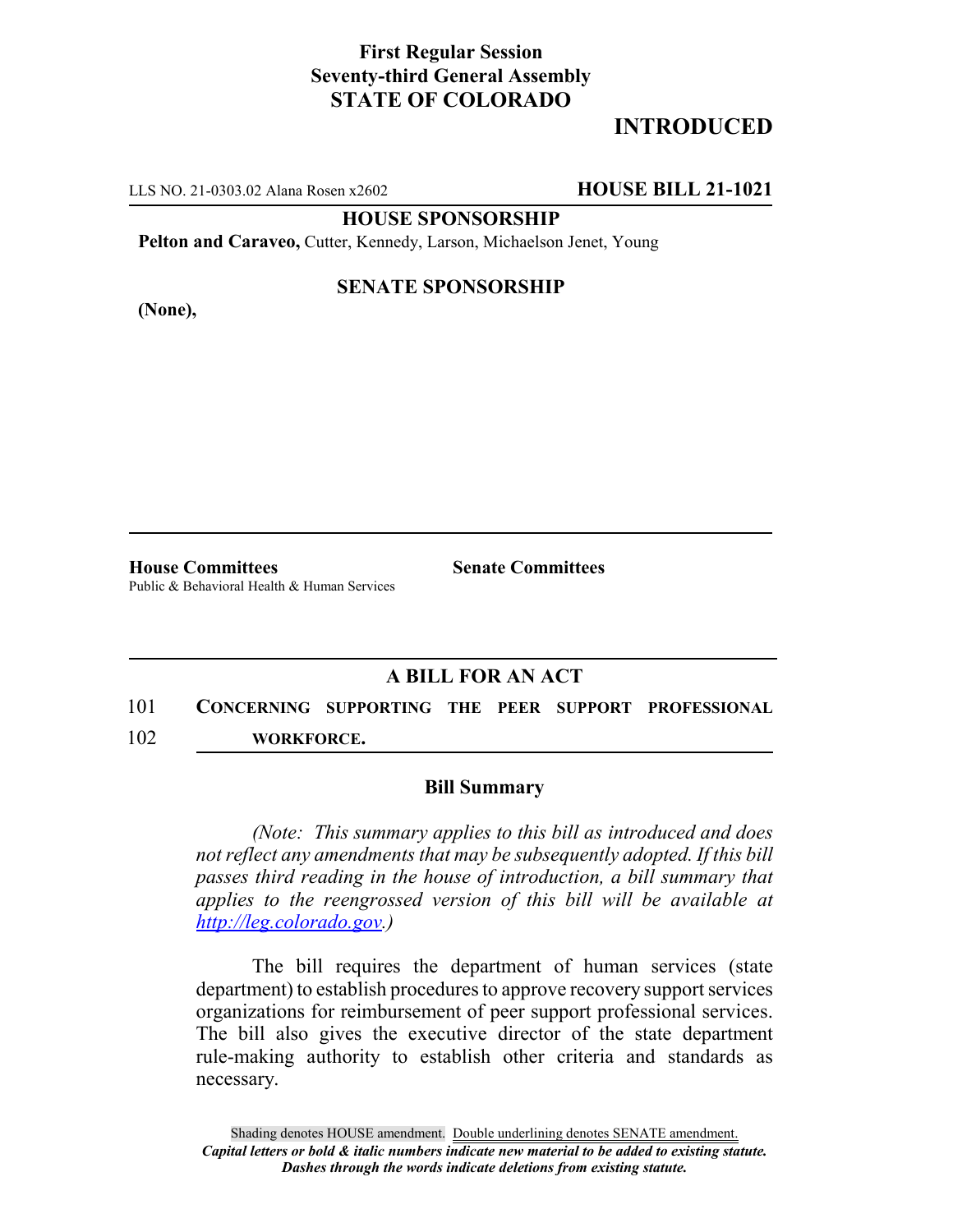The bill permits a recovery support services organization to charge and submit for reimbursement from the medical assistance program certain eligible peer support services provided by peer support professionals.

The bill authorizes the department of health care policy and financing to reimburse recovery support services organizations for permissible claims for peer support services submitted under the medical services program.

The bill requires contracts entered into between the state department's office of behavioral health and designated managed service organizations to include terms and conditions related to the support of peer-run recovery support services organizations.

 *Be it enacted by the General Assembly of the State of Colorado:* **SECTION 1.** In Colorado Revised Statutes, **add** 27-60-108 as 3 follows: **27-60-108. Peer support professionals - cash fund - fees - requirements - rules - legislative declaration - definitions.** (1) (a) THE GENERAL ASSEMBLY HEREBY FINDS AND DECLARES THAT: (I) PEER SUPPORT PROFESSIONALS HELP PEOPLE ACHIEVE THEIR RECOVERY GOALS THROUGH SHARED UNDERSTANDING, RESPECT, AND EMPOWERMENT. PEER SUPPORT OFFERS A FORM OF ACCEPTANCE, UNDERSTANDING, AND VALIDATION NOT OFTEN FOUND IN OTHER PROFESSIONAL RELATIONSHIPS. (II) THE FEDERAL CENTERS FOR MEDICARE AND MEDICAID SERVICES RECOGNIZE THAT PEER SUPPORT PROFESSIONALS CAN BE AN IMPORTANT COMPONENT IN A STATE'S DELIVERY OF EFFECTIVE MENTAL HEALTH AND SUBSTANCE USE DISORDER TREATMENT; (III) PEER SUPPORT SERVICES CAN CUT HOSPITALIZATIONS, 17 INCREASE A PERSON'S ENGAGEMENT IN SELF-CARE AND WELLNESS, AND 18 HELP TO DECREASE A PERSON'S PSYCHOTIC SYMPTOMS; (IV) THE COVID-19 PANDEMIC HAS EXACERBATED COLORADO'S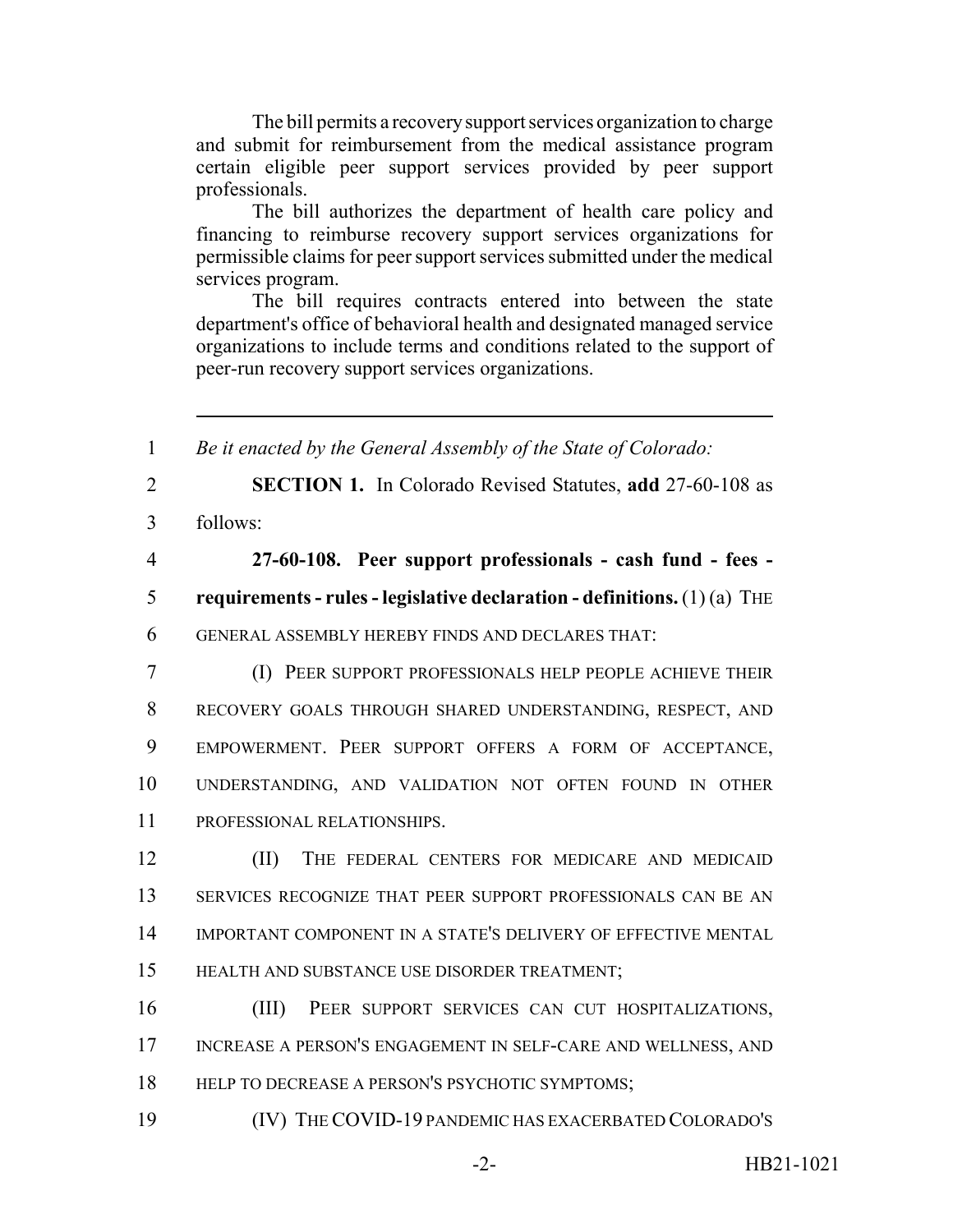EXISTING BEHAVIORAL HEALTH WORKFORCE SHORTAGE, PARTICULARLY 2 IN RURAL AREAS AND COMMUNITIES OF COLOR;

 (V) COLORADO LACKS A BEHAVIORAL HEALTH WORKFORCE THAT REFLECTS THE CULTURE, ETHNICITY, SEXUAL ORIENTATION, GENDER IDENTITY, MENTAL HEALTH SERVICE EXPERIENCES, AND SUBSTANCE USE DISORDER EXPERIENCES OF INDIVIDUALS IN THE STATE;

 (VI) IN THE PAST TWO YEARS, THE NUMBER OF PEOPLE WHO HAVE NEEDED BUT HAVE NOT RECEIVED BEHAVIORAL HEALTH SERVICES HAS NEARLY DOUBLED.CHALLENGES TO THE WORKFORCE IS CONSIDERED THE LEADING CAUSE FOR THE DECREASED AVAILABILITY OF BEHAVIORAL HEALTH SERVICES. PEER SUPPORT PROFESSIONALS CAN HELP FILL COLORADO'S WORKFORCE NEED.

 (VII) THE SUBSTANCE ABUSE AND MENTAL HEALTH SERVICES ADMINISTRATION HAS IDENTIFIED PEER-RUN ORGANIZATIONS AS AN EVIDENCE-BASED PRACTICE. PEER-RUN ORGANIZATIONS MAY OFFER A VARIETY OF SERVICES, INCLUDING BUT NOT LIMITED TO:

(A) PEER-RUN DROP-IN CENTERS;

- 18 (B) RECOVERY AND WELLNESS CENTERS;
- (C) EMPLOYMENT SERVICES;
- **(D) PREVENTION AND EARLY INTERVENTION ACTIVITIES;**
- (E) PEER MENTORING FOR CHILDREN AND ADOLESCENTS;
- (F) WARM LINES; OR
- 23 (G) ADVOCACY SERVICES.

 (b) THE GENERAL ASSEMBLY FINDS, THEREFORE, THAT IT IS IN THE BEST INTEREST OF THE STATE TO SUPPORT THE PEER SUPPORT PROFESSIONAL WORKFORCE THROUGH THE CREATION OF PEER-RUN RECOVERY SUPPORT SERVICES ORGANIZATIONS.PEER-RUN AND PEER-LED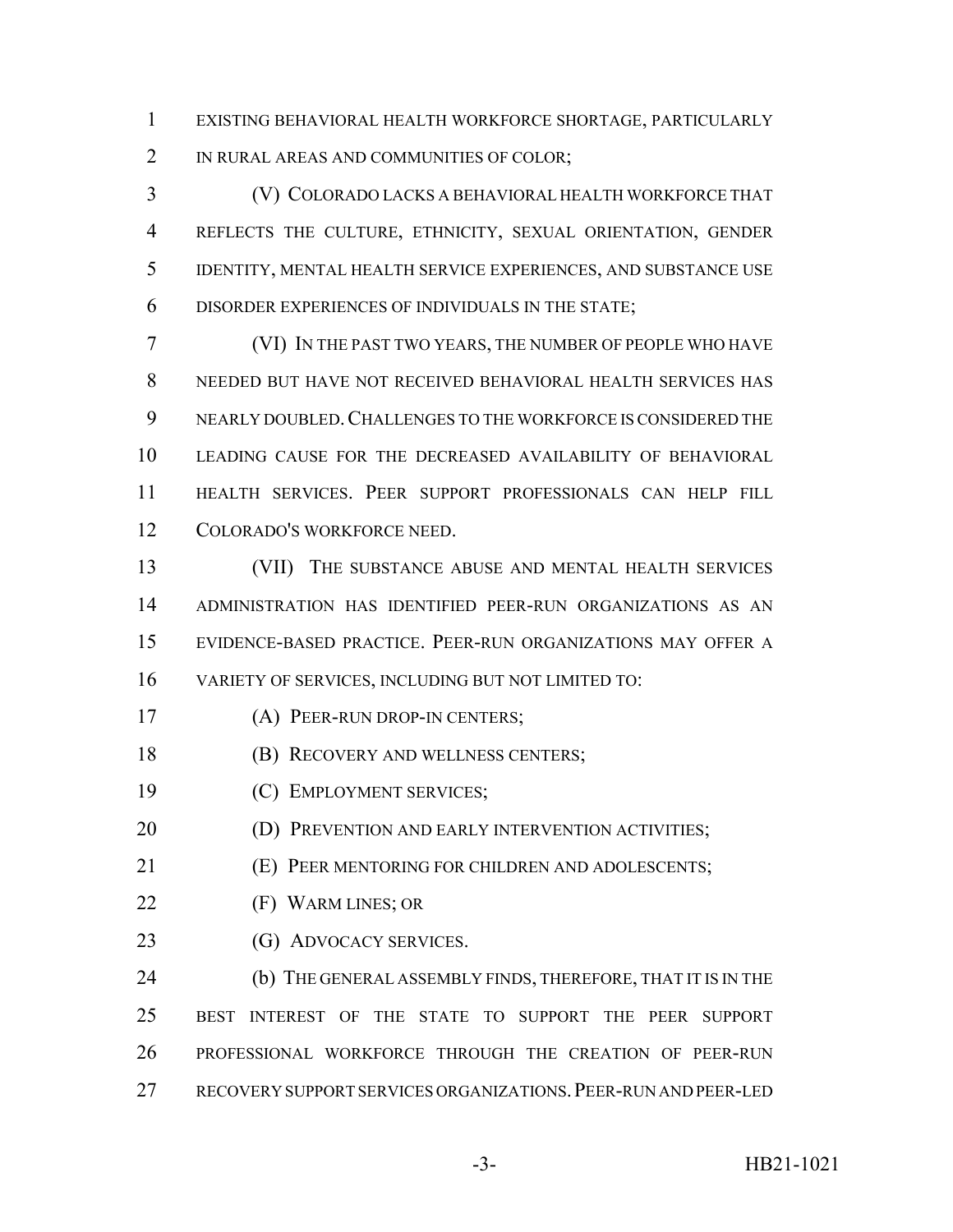THROUGHOUT THE STATE, EXPAND THE BEHAVIORAL HEALTH WORKFORCE, AND SAVE THE STATE MONEY BY REDUCING THE NEED FOR CRISIS SERVICES. (2) AS USED IN THIS SECTION, UNLESS THE CONTEXT OTHERWISE REQUIRES: (a) "LICENSED MENTAL HEALTH PROVIDER" MEANS A: (I) MENTAL HEALTH PROFESSIONAL LICENSED OR CERTIFIED 9 PURSUANT TO ARTICLE 245 OF TITLE 12; (II) ADVANCED PRACTICE REGISTERED NURSE REGISTERED PURSUANT TO SECTION 12-255-111 WITH TRAINING IN SUBSTANCE USE 12 DISORDERS OR MENTAL HEALTH; (III) PHYSICIAN ASSISTANT LICENSED PURSUANT TO SECTION 12-240-113 WITH SPECIFIC TRAINING IN SUBSTANCE USE DISORDERS OR MENTAL HEALTH; (IV) PSYCHIATRIC TECHNICIAN LICENSED PURSUANT TO ARTICLE 295 OF TITLE 12; AND (V) MEDICAL DOCTOR LICENSED PURSUANT TO ARTICLE 240 OF TITLE 12. (b) "PEER SUPPORT PROFESSIONAL" MEANS A PEER SUPPORT SPECIALIST, RECOVERY COACH, PEER AND FAMILY RECOVERY SUPPORT SPECIALIST, PEER MENTOR, FAMILY ADVOCATE, OR FAMILY SYSTEMS NAVIGATOR WHO MEETS THE QUALIFICATIONS DESCRIBED IN SUBSECTION (3)(a)(III) OF THIS SECTION. (c) "RECOVERY SUPPORT SERVICES ORGANIZATION" MEANS AN ENTITY LED AND GOVERNED BY REPRESENTATIVES OF LOCAL COMMUNITIES OF RECOVERY AND APPROVED BY THE EXECUTIVE DIRECTOR

ORGANIZATIONS WILL HELP EXPAND PEER SUPPORT SERVICES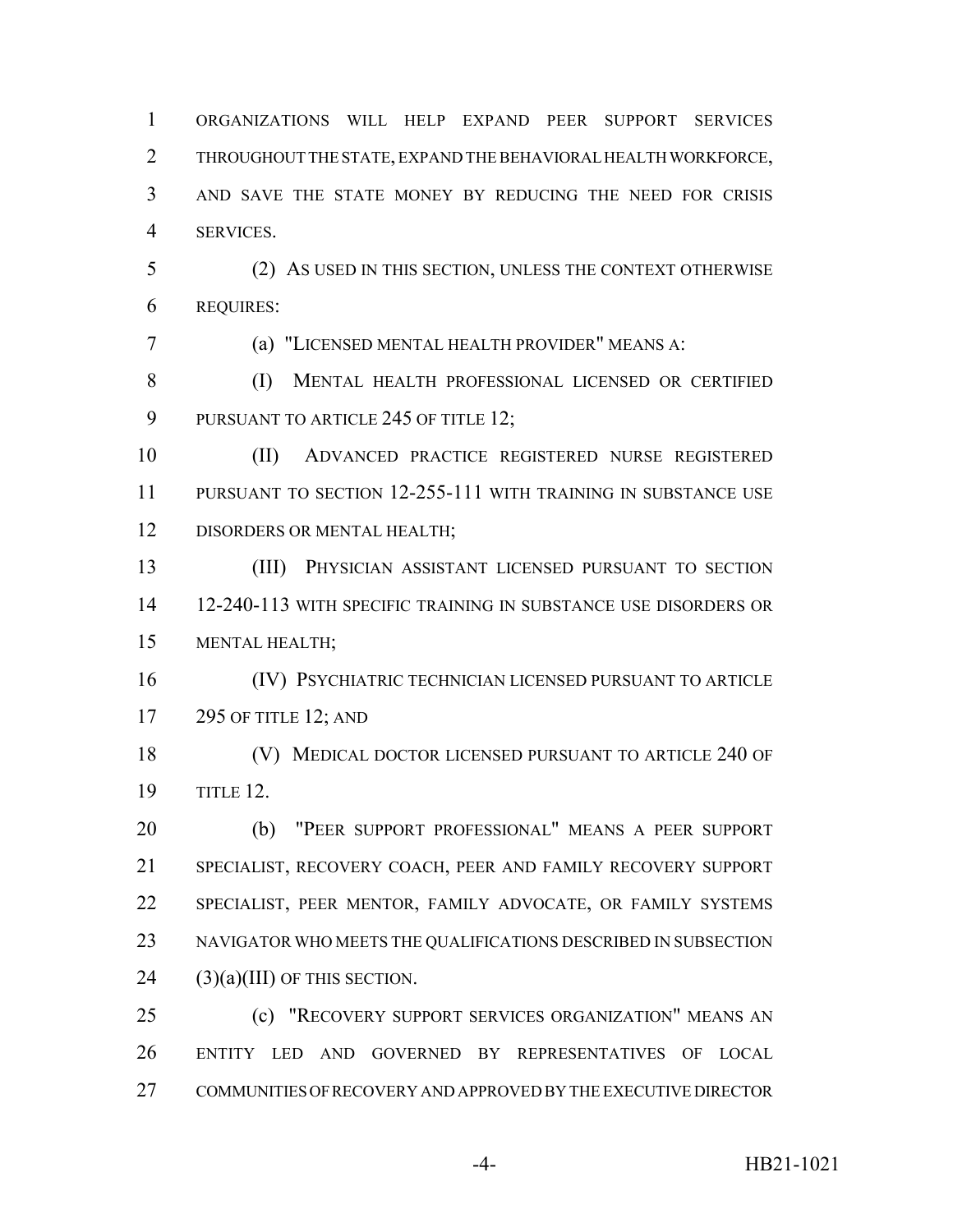OF THE STATE DEPARTMENT PURSUANT TO SUBSECTION (3)(a) OF THIS SECTION.

 (3) (a) ON OR BEFORE JULY 1, 2022, THE STATE DEPARTMENT SHALL DEVELOP A PROCEDURE FOR RECOVERY SUPPORT SERVICES ORGANIZATIONS TO BE APPROVED BY THE EXECUTIVE DIRECTOR OF THE STATE DEPARTMENT FOR REIMBURSEMENT PURSUANT TO THIS SECTION. THE PROCEDURES MUST ENSURE THAT THE RECOVERY SUPPORT SERVICES ORGANIZATION:

(I) PROVIDES RECOVERY-FOCUSED SERVICES AND SUPPORTS;

 (II) EMPLOYS OR CONTRACTS WITH A LICENSED MENTAL HEALTH PROVIDER TO ADMINISTER ON-GOING SUPERVISION OF PEER SUPPORT PROFESSIONALS EMPLOYED BY RECOVERY SUPPORT SERVICES ORGANIZATIONS. THE LICENSED MENTAL HEALTH PROVIDER MUST BE IN GOOD STANDING AND MUST DEMONSTRATE TRAINING IN THE PROVISION OF PEER SUPPORT SERVICES AND SUPERVISION OF PEER SUPPORT PROFESSIONALS;

 (III) EMPLOYS OR CONTRACTS WITH PEER SUPPORT PROFESSIONALS WHO MUST:

 (A) SELF-IDENTIFY AS HAVING EXPERIENCED THE PROCESS OF RECOVERY FROM A MENTAL HEALTH DISORDER, SUBSTANCE USE DISORDER, TRAUMA, OR ONE OR ALL OF SUCH CONDITIONS, EITHER AS A 22 CONSUMER OF RECOVERY SERVICES OR AS THE PARENT OR A FAMILY 23 MEMBER OF THE CONSUMER;

 (B) HAVE FORMAL TRAINING IN ALL CONTENT AREAS OUTLINED IN THE CORE COMPETENCIES FOR PEER SUPPORT PROFESSIONALS BY THE SUBSTANCE ABUSE AND MENTAL HEALTH SERVICES ADMINISTRATION OF THE UNITED STATES DEPARTMENT OF HEALTH AND HUMAN SERVICES; AND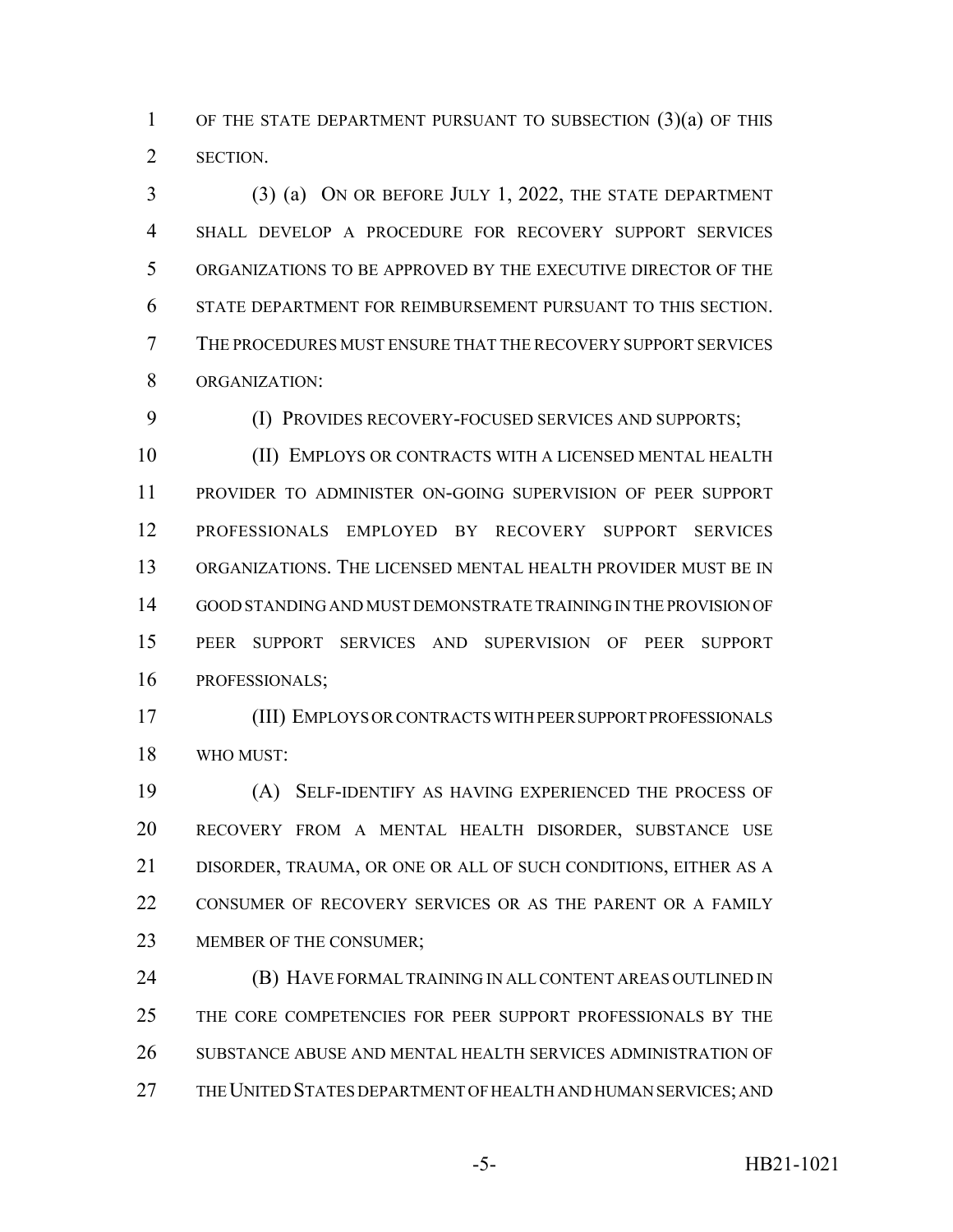(C) PROVIDE NONCLINICAL SUPPORT SERVICES THAT ALIGN WITH RECOMMENDATIONS FROM THE SUBSTANCE ABUSE AND MENTAL HEALTH SERVICES ADMINISTRATION OF THE UNITED STATES DEPARTMENT OF HEALTH AND HUMAN SERVICES, INCLUDING ENGAGING INDIVIDUALS IN PEER-TO-PEER RELATIONSHIPS THAT SUPPORT HEALING, PERSONAL GROWTH, LIFE SKILLS DEVELOPMENT, SELF-CARE, AND CRISIS-STRATEGY DEVELOPMENT TO HELP ACHIEVE RECOVERY, WELLNESS, AND LIFE GOALS; (IV) HAS AN ESTABLISHED PROCESS BY WHICH THE ORGANIZATION COORDINATES ITS SERVICES WITH THOSE RENDERED BY OTHER AGENCIES TO ENSURE AN UNINTERRUPTED CONTINUUM OF CARE TO PERSONS WITH BEHAVIORAL HEALTH DISORDERS; AND (V) MEETS ANY OTHER STANDARDS AS DETERMINED BY RULE OF 13 THE EXECUTIVE DIRECTOR. (b) A PEER SUPPORT PROFESSIONAL MAY PROVIDE SERVICES FOR A RECOVERY SUPPORT SERVICES ORGANIZATION IN VARIOUS CLINICAL AND NONCLINICAL SETTINGS, INCLUDING BUT NOT LIMITED TO: (I) JUSTICE-INVOLVED SETTINGS; (II) PHYSICAL HEALTH SETTINGS, SUCH AS PEDIATRICIAN OR OBSTETRIC AND GYNECOLOGICAL HEALTH CARE OFFICES; 20 (III) EMERGENCY DEPARTMENTS; (IV) SERVICES DELIVERED VIA TELEHEALTH; **(V)** AGENCIES SERVING HOMELESS COMMUNITIES; (VI) PEER RESPITE HOMES; AND **(VII) SCHOOL-BASED HEALTH CENTERS.** 25 (c) THE EXECUTIVE DIRECTOR OF THE STATE DEPARTMENT, IN COLLABORATION WITH THE DEPARTMENT OF HEALTH CARE POLICY AND FINANCING, MAY PROMULGATE RULES ESTABLISHING MINIMUM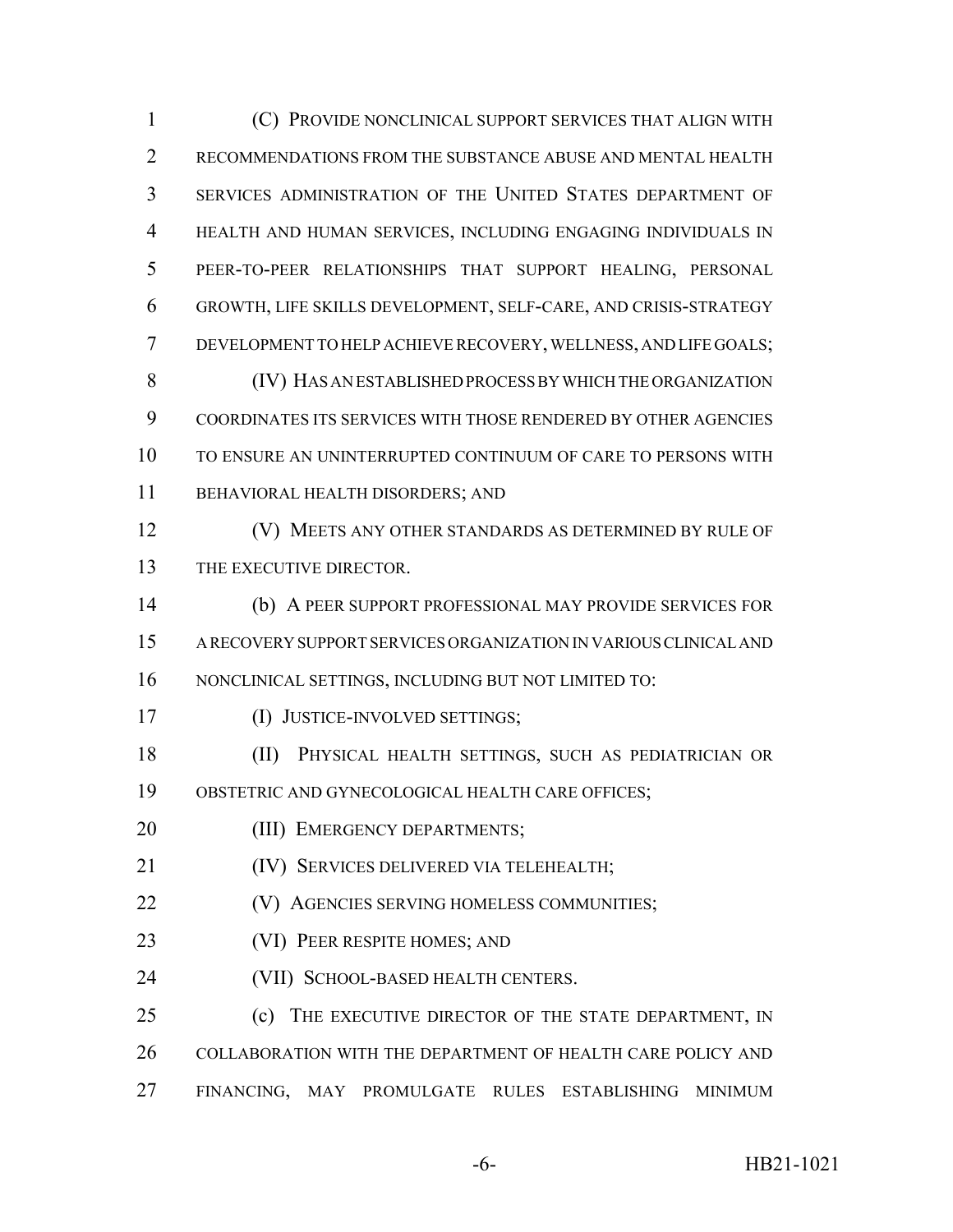STANDARDS THAT RECOVERY SUPPORT SERVICES ORGANIZATIONS MUST MEET.

 (4) THE STATE DEPARTMENT SHALL CHARGE A FEE THAT MAY COVER EXPENSES ASSOCIATED WITH THE IMPLEMENTATION OF THIS SECTION AND FOR PROCESSING APPLICATIONS FOR RECOVERY SUPPORT SERVICES ORGANIZATIONS SEEKING APPROVAL PURSUANT TO SUBSECTION (3)(a) OF THIS SECTION. THE EXECUTIVE DIRECTOR OF THE STATE DEPARTMENT MAY PROMULGATE RULES TO ESTABLISH THE FEE AT AN AMOUNT NOT TO EXCEED THE AMOUNT TO RECOVER ALL DIRECT AND INDIRECT COSTS THAT THE STATE DEPARTMENT INCURS IN THE IMPLEMENTATION OF THIS SECTION AND IN PROCESSING APPLICATIONS FOR RECOVERY SUPPORT SERVICES ORGANIZATIONS SEEKING APPROVAL. THE STATE DEPARTMENT SHALL DEPOSIT ANY FEES COLLECTED INTO THE PEER SUPPORT PROFESSIONAL WORKFORCE CASH FUND CREATED IN SUBSECTION (6) OF THIS SECTION.

 (5) THE STATE DEPARTMENT MAY SEEK, ACCEPT, AND EXPEND GIFTS, GRANTS, OR DONATIONS FROM PRIVATE OR PUBLIC SOURCES FOR THE PURPOSES OF THIS SECTION. THE STATE DEPARTMENT SHALL TRANSFER EACH GIFT, GRANT, AND DONATION TO THE STATE TREASURER, WHO SHALL CREDIT THE SAME TO THE PEER SUPPORT PROFESSIONAL WORKFORCE CASH FUND CREATED IN SUBSECTION (6) OF THIS SECTION.

 (6) (a) THERE IS CREATED IN THE STATE TREASURY THE PEER 23 SUPPORT PROFESSIONAL WORKFORCE CASH FUND, REFERRED TO IN THIS SECTION AS THE "FUND", WHICH CONSISTS OF:

 (I) FEES COLLECTED PURSUANT TO SUBSECTION (4) OF THIS SECTION;

(II) GIFTS, GRANTS, AND DONATIONS COLLECTED PURSUANT TO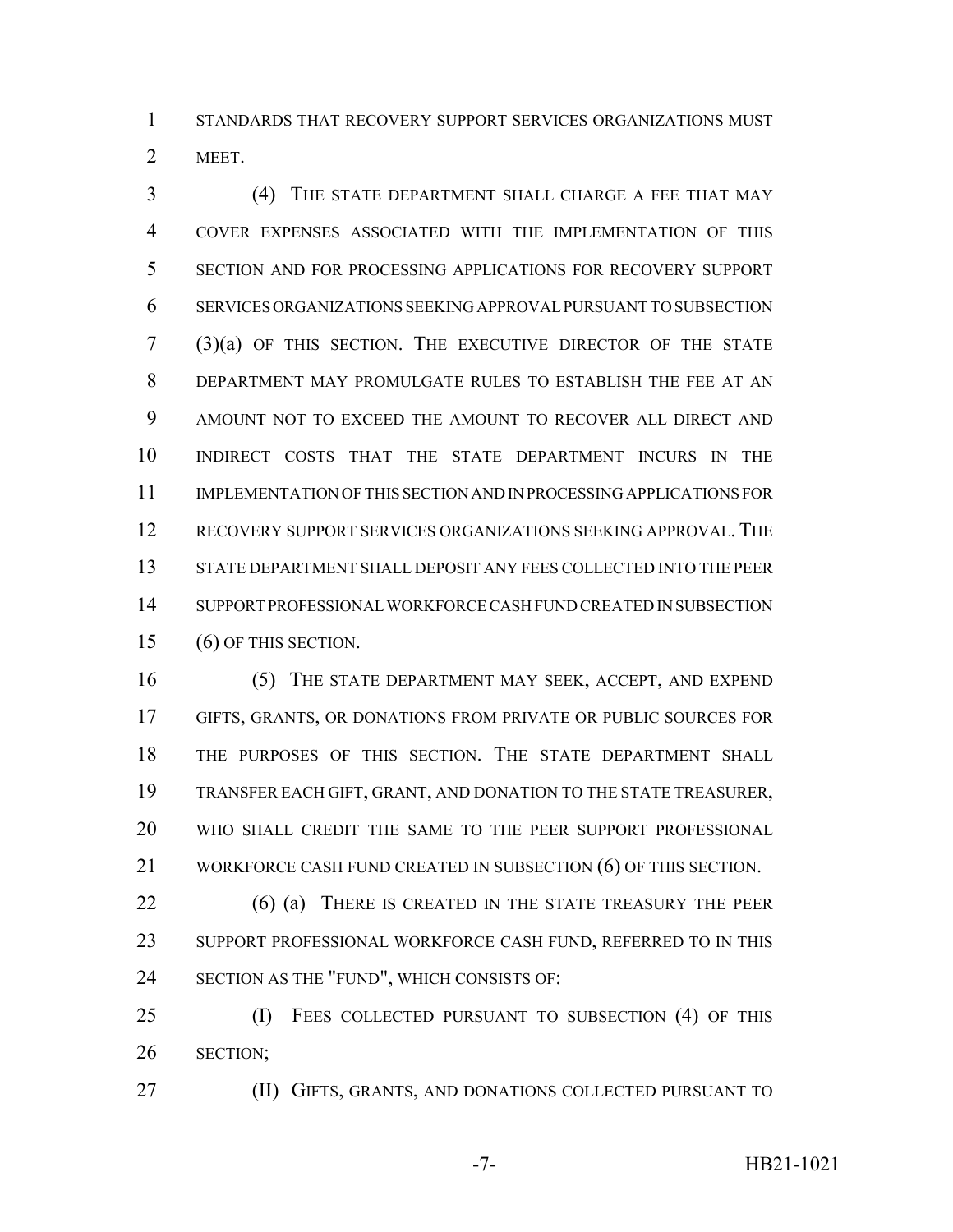1 SUBSECTION (5) OF THIS SECTION; AND

 (III) MONEY APPROPRIATED TO THE FUND BY THE GENERAL ASSEMBLY.

 (b) THE STATE TREASURER SHALL CREDIT ALL INTEREST AND INCOME DERIVED FROM THE DEPOSIT AND INVESTMENT OF MONEY IN THE FUND TO THE FUND.

 (c) ANY UNEXPENDED AND UNENCUMBERED MONEY REMAINING IN THE FUND AT THE END OF A FISCAL YEAR REMAINS IN THE FUND AND IS 9 NOT TRANSFERRED TO THE GENERAL FUND OR ANY OTHER FUND.

 (d) SUBJECT TO ANNUAL APPROPRIATION BY THE GENERAL ASSEMBLY, THE STATE DEPARTMENT MAY EXPEND STATE MONEY FROM 12 THE FUND FOR THE PURPOSE OF IMPLEMENTING THIS SECTION.

 **SECTION 2.** In Colorado Revised Statutes, **add** 25.5-5-327 as follows:

 **25.5-5-327. Eligible peer support services - reimbursement - definitions.** (1) AS USED IN THIS SECTION, UNLESS THE CONTEXT OTHERWISE REQUIRES:

 (a) "PEER SUPPORT PROFESSIONAL" HAS THE SAME MEANING AS DEFINED IN SECTION 27-60-108 (2)(b).

 (b) "RECOVERY SUPPORT SERVICES ORGANIZATION" HAS THE SAME MEANING AS DEFINED IN SECTION 27-60-108 (2)(c).

22 (2) SUBJECT TO AVAILABLE APPROPRIATIONS AND TO THE EXTENT PERMITTED UNDER FEDERAL LAW, THE MEDICAL ASSISTANCE PROGRAM 24 PURSUANT TO THIS ARTICLE 5 AND ARTICLES 4 AND 6 OF THIS TITLE 25.5 INCLUDES PEER SUPPORT PROFESSIONAL SERVICES PROVIDED TO RECIPIENTS THROUGH A RECOVERY SUPPORT SERVICES ORGANIZATION. PEER SUPPORT PROFESSIONAL SERVICES MUST NOT BE PROVIDED TO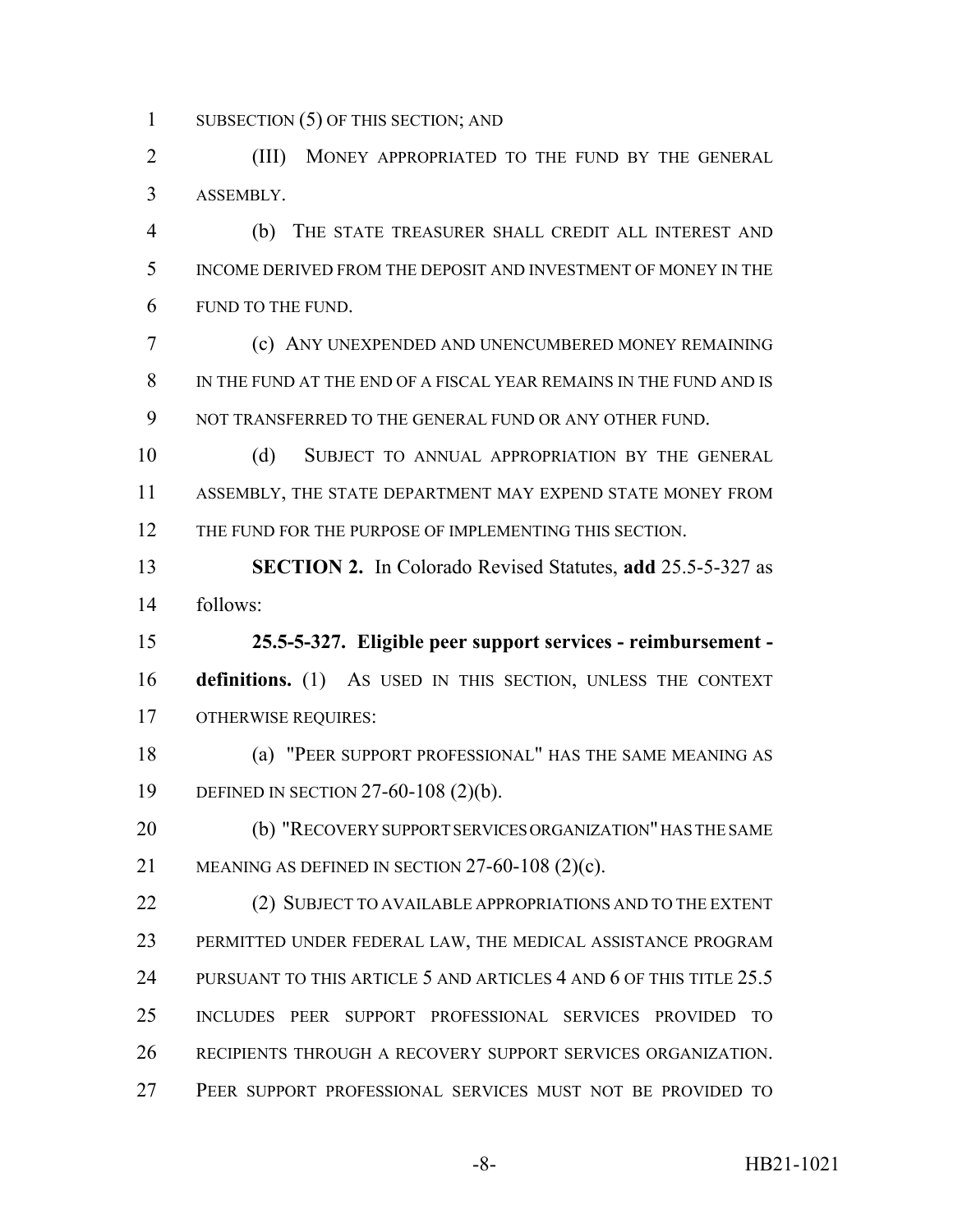RECIPIENTS UNTIL FEDERAL APPROVAL HAS BEEN OBTAINED.

 **SECTION 3.** In Colorado Revised Statutes, 27-80-107, **amend** 3 (1), (4), (6), and (7)(c) as follows:

 **27-80-107. Designation of managed service organizations - purchase of services - revocation of designation.** (1) The director of the office of behavioral health shall establish designated service areas to provide substance use disorder treatment AND RECOVERY services in a particular geographical region of the state.

 (4) (a) The terms and conditions for providing substance use disorder treatment AND RECOVERY services must be specified in the contract entered into between the office of behavioral health and the designated managed service organization. Contracts entered into between the office of behavioral health and the designated managed service organization must include terms and conditions prohibiting a designated managed service organization contracted treatment provider from denying or prohibiting access to medication-assisted treatment, as defined in section 23-21-803, for a substance use disorder.

 (b) CONTRACTS ENTERED INTO BETWEEN THE OFFICE OF BEHAVIORAL HEALTH AND THE DESIGNATED MANAGED SERVICE ORGANIZATION MUST INCLUDE TERMS AND CONDITIONS THAT OUTLINE THE EXPECTATIONS FOR THE DESIGNATED MANAGED SERVICE ORGANIZATION 22 TO INVEST IN THE STATE'S RECOVERY SERVICES INFRASTRUCTURE, WHICH INCLUDE PEER-RUN RECOVERY SUPPORT SERVICES AND SPECIALIZED SERVICES FOR UNDERSERVED POPULATIONS.INVESTMENTS ARE BASED ON AVAILABLE APPROPRIATIONS.

 (6) A managed service organization that is designated to serve a designated service area may subcontract with a network of service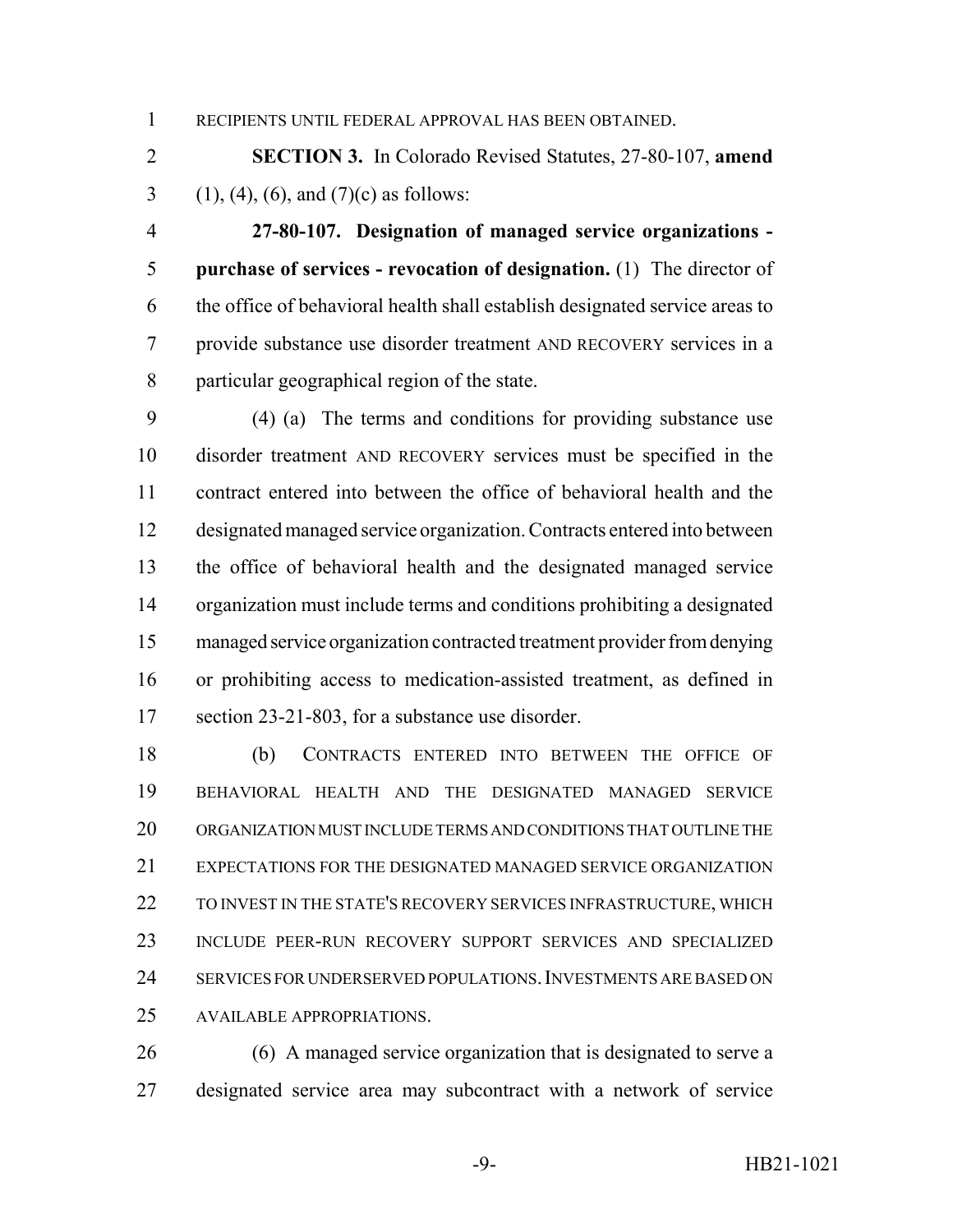providers to provide treatment AND RECOVERY services for alcohol and drug abuse and substance use disorders within the particular designated service area.

 (7) (c) From time to time, the director of the office of behavioral health may solicit applications from applicants for managed service organization designation to provide substance use disorder treatment AND RECOVERY services for a specified planning area or areas.

 **SECTION 4.** In Colorado Revised Statutes, 25-27.6-103, **amend** 9  $(2)(a)(II)(D)$  as follows:

 **25-27.6-103. Behavioral health entity implementation and advisory committee - creation - membership - duties - repeal.** 12 (2) (a) The committee consists of:

 (II) The following members to be appointed by the executive director of the department of public health and environment:

 (D) One member that represents a provider of substance use disorder treatment AND RECOVERY services that is not a community health center;

 **SECTION 5.** In Colorado Revised Statutes, 25.5-5-310, **amend** 19  $(2)(b)$  as follows:

 **25.5-5-310. Treatment program for high-risk pregnant and parenting women - cooperation with private entities - definition.** (2) (b) The department of human services is authorized to use state money to provide services to women, including women enrolled in the medical assistance program established pursuant to this article 5 and articles 4 and 6 of this title 25.5, who enroll, up to one year postpartum, 26 in residential substance use disorder treatment AND RECOVERY services, until such time as those services are covered by the medical assistance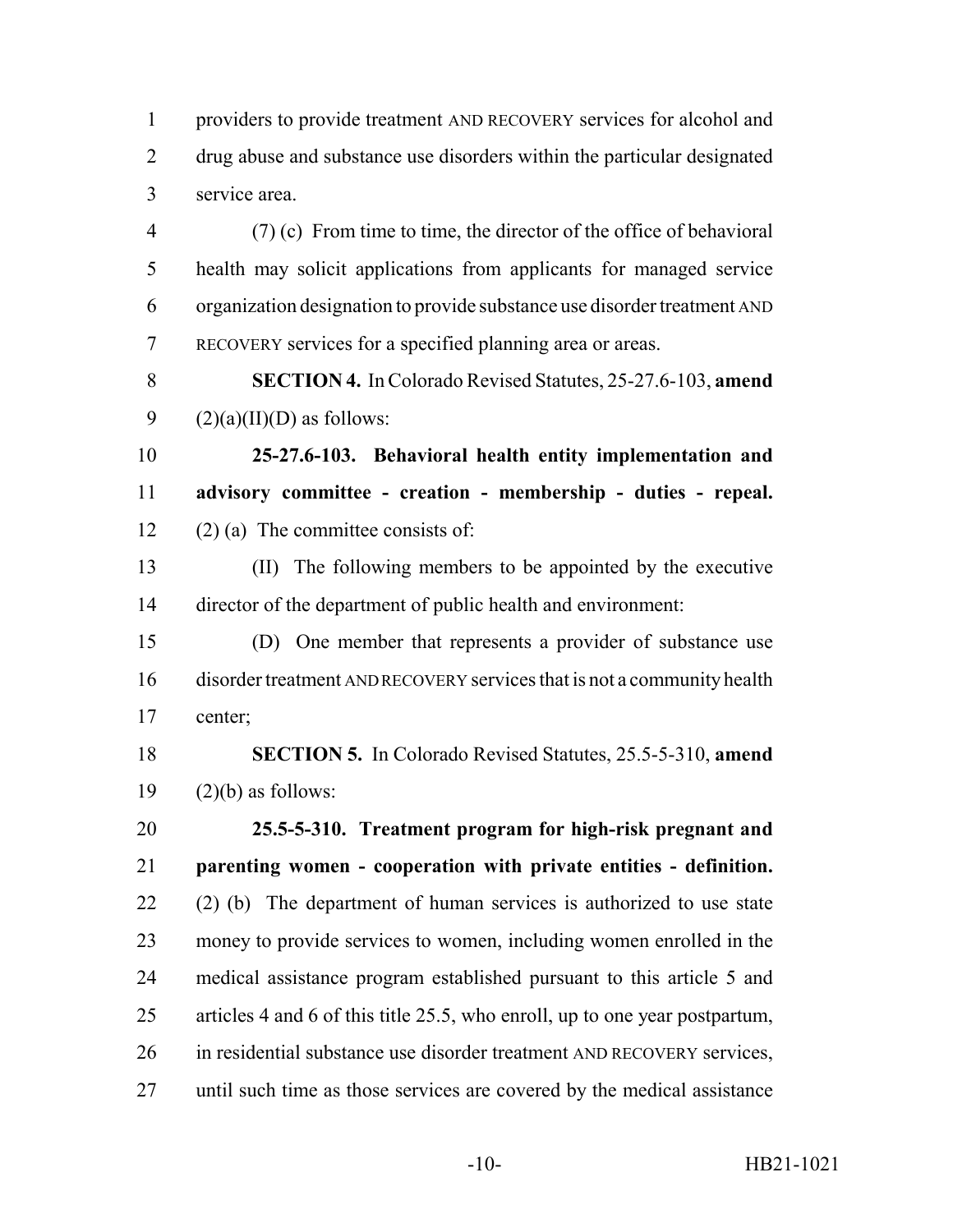program. The department of human services may continue to use state money to enroll parenting women in residential services who qualify as indigent but who are not eligible for services under the medical assistance program.

 **SECTION 6.** In Colorado Revised Statutes, 25.5-5-312, **amend** (1) as follows:

 **25.5-5-312. Treatment program for high-risk pregnant and parenting women - extended coverage - federal approval.** (1) The state department shall seek federal approval to continue providing substance use disorder treatment AND RECOVERY services for twelve months following a pregnancy to women who are eligible to receive services under the medical assistance program, who are receiving services pursuant to the treatment program for high-risk pregnant and parenting women, and who continue to participate in the treatment program. The state department shall implement the continued services to the extent allowed by the federal government.

 **SECTION 7.** In Colorado Revised Statutes, 25.5-5-315, **amend** (1) as follows:

 **25.5-5-315. Acceptance of gifts, grants, and donations - Native American substance abuse treatment cash fund.** (1) The executive director may accept and expend money from gifts, grants, and donations for purposes of providing for the administrative costs of preparing and submitting the request for federal approval to provide substance use disorder treatment AND RECOVERY services to Native Americans as provided for in section 25.5-5-314. All such gifts, grants, and donations 26 shall MUST be transmitted to the state treasurer who shall credit the same 27 to the Native American substance abuse treatment cash fund, which fund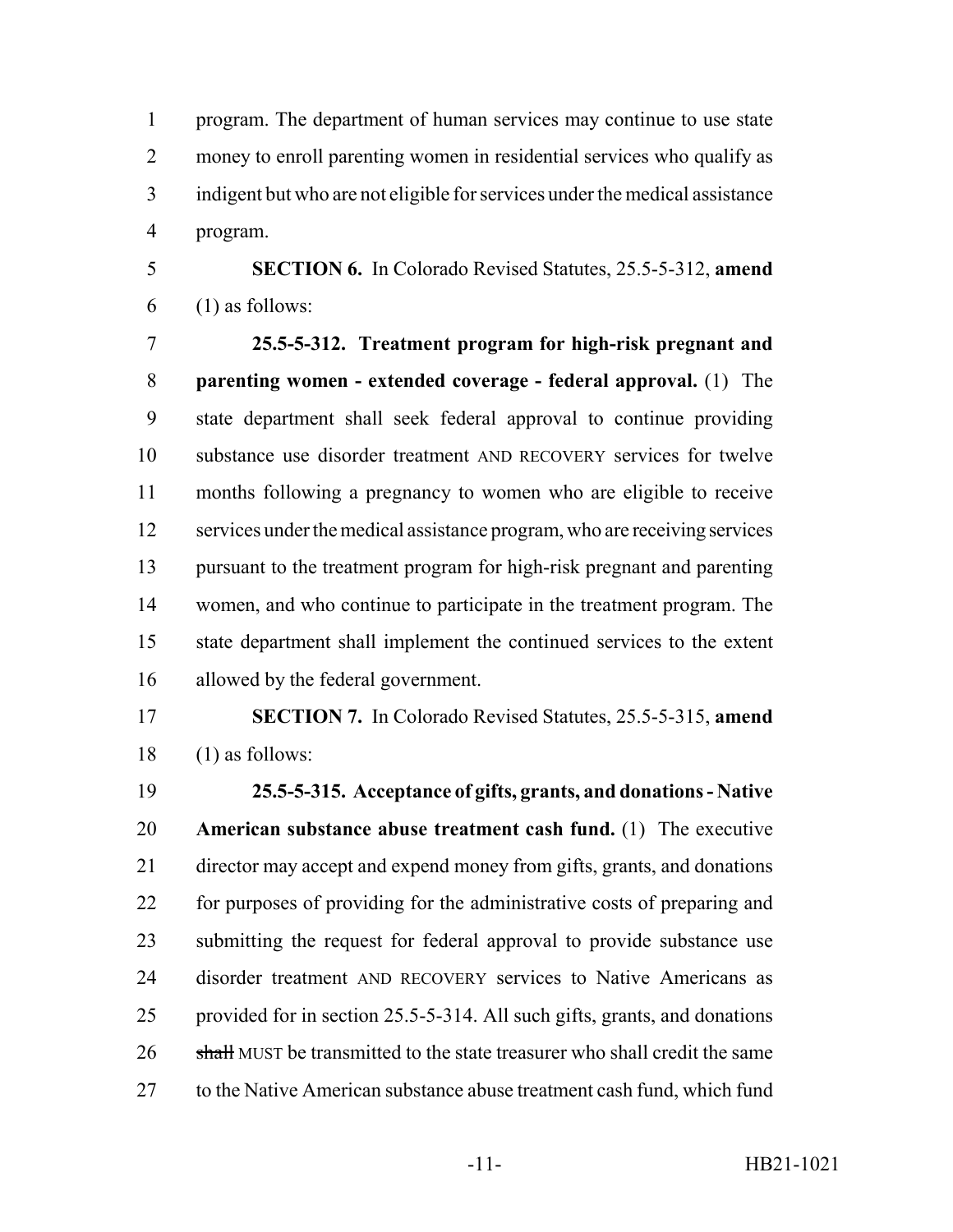is created and referred to in this section as the "fund". The money in the fund is subject to annual appropriation by the general assembly. All investment earnings derived from the deposit and investment of money in the fund remains in the fund and shall not be transferred or revert to the general fund of the state at the end of any fiscal year.

 **SECTION 8.** In Colorado Revised Statutes, 26-1-132, **amend** 7  $(1)(b)$  as follows:

 **26-1-132. Department of human services - rate setting - residential treatment service providers - monitoring and auditing - report.** (1) In conjunction with the group of representatives convened by 11 the state department pursuant to section 26-5-104 (6)(e) to review the rate-setting process for child welfare services, the state department shall develop a rate-setting process consistent with medicaid requirements for providers of residential treatment services in Colorado. The department of health care policy and financing shall approve the rate-setting process 16 for rates funded by medicaid. The rate-setting process developed pursuant to this section may include:

 (b) A request for proposal to contract for specialized service needs of a child, including but not limited to: Substance use disorder treatment AND RECOVERY services, sex offender services, and services for the intellectually and developmentally disabled; and

 **SECTION 9.** In Colorado Revised Statutes, 27-80-119, **amend** (2) as follows:

 **27-80-119. Care navigation program - creation - reporting - rules - legislative declaration - definition.** (2) As used in this section, "engaged client" means an individual who is interested in and willing to engage in substance use disorder treatment AND RECOVERY services or